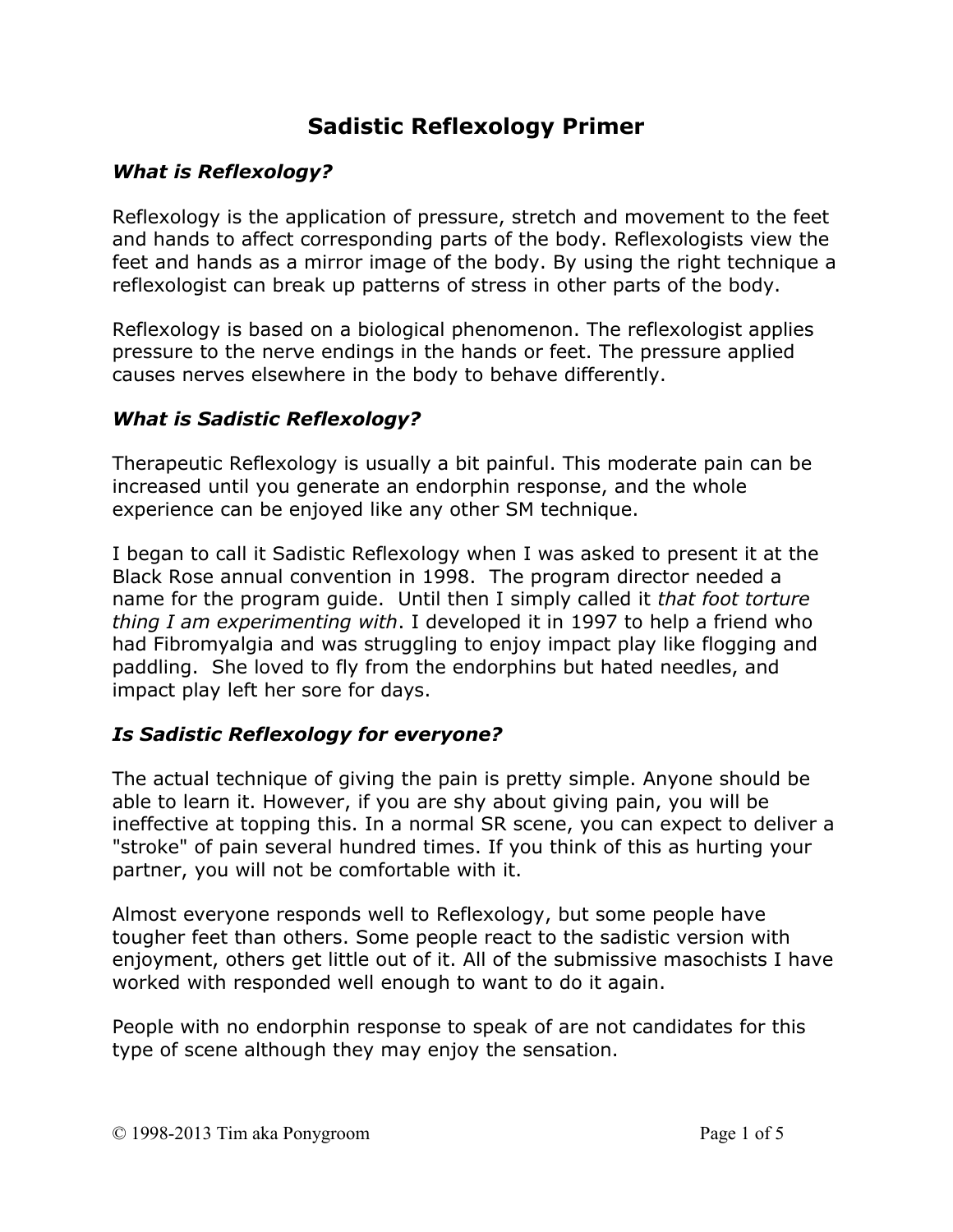If you have a foot fetish, you can enjoy that alongside the SR experience. This affects the whole body, while it focuses on the feet.

# *Safety!*

Although normal Reflexology is safe for everyone, SR is not universally safe.

- Avoid being a subject for it if you have a back injury involving the spinal column, because the "map" of the points on your feet to the various areas of your body may vary significantly from those indicated on the charts.
- If you are taking muscle relaxant drugs, the results of Reflexology can be hard to predict.
- If you are pregnant, there are special precautions: some areas of the feet are off limits due to risk of miscarriage.
- Diabetics often have neuropathies in their feet and should avoid unusual pressures there.
- Common sense dictates special care be taken if you have injuries to the foot. Be aware of fractures, sprains, and bruises. If the two of you don't feel comfortable navigating around the injuries, don't take chances.
- Bunions and calluses can usually be worked around.

# *Doing Sadistic Reflexology*

While no one can learn all about Reflexology in one session, you can learn the sadistic version of it in one session. This is because we focus on only the most sensitive and safest areas of the feet, and ignore the rest.

# *Preparation*

To prepare, I trim my nails and wash my hands. I never use lotion or powder; tactile feedback is important and slick surfaces make a slip more likely. I also need to know about any medical conditions that may make it dangerous before I begin.

You might want to study a Reflexology Chart and use the information on it to know what areas of the foot to avoid.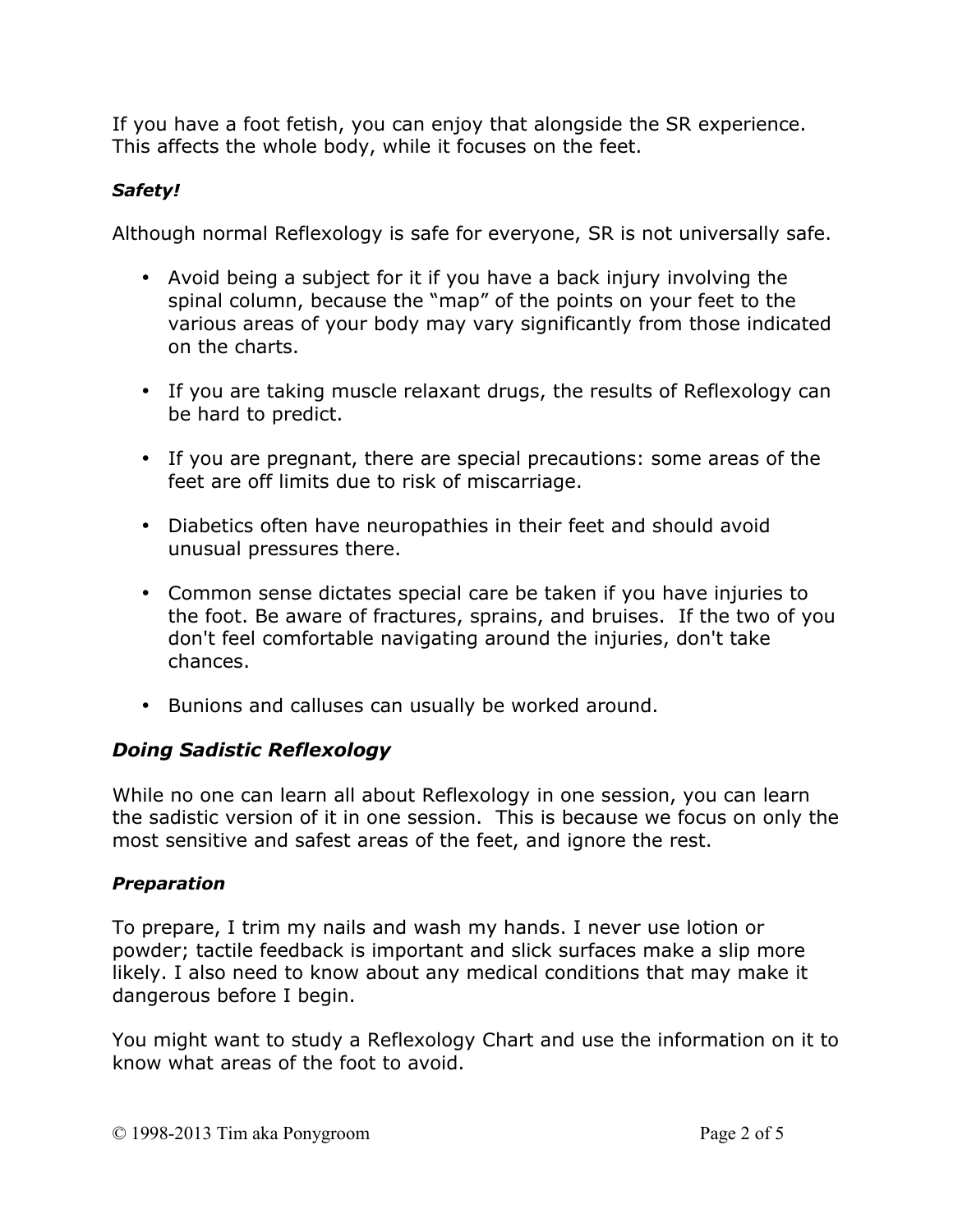The bottom should be comfortable, bound or not, perhaps lying on a soft padded surface. I use a towel to keep the foot that I am not working on warm.

I hold the first foot for a while to get it used to my touch. Then I knead and poke at it, to increase the blood circulation, and to stimulate endorphin release. There should be only enough pain to put the body on alert. Some subjects become drowsy, others sigh, and some become very quiet. A few actually sleep.

#### *Special preparations for ticklish feet*

If the person has ticklish feet, I start by placing the towel in between my hands and the foot. I warm the foot through the towel, and wait. After a while the foot will seem more relaxed. Then I lift a corner of the towel and test the acceptance of the foot to my touch. Once accepted, I slowly explore the foot with my fingertips, keeping unused skin covered with the towel, using light but firm pressure. Eventually I remove the towel and have the toes sandwiched between my clasped hands. The foot is warm, and used to my touch at this point.

#### *Maintaining touch*

Maintain touch with at least one hand the entire time. This is especially important for ticklish feet. If you lose touch, you run the risk of surprising the foot when you touch it again. This can be disruptive to the flow of the scene.

#### *Find the sensitive spots*

Next, find the sensitive places on both feet and remember them. Communicate with the subject to find how much pain is too much. Pressing on a sensitive place until their limit is reached is fine. Think of this limit as a ten, on a scale, where zero is no pain at all.

This handout was intended to supplement a live demonstration. For this reason, most of the specific advice on where to press and where not to press has been omitted. If you are reading this without ever seeing a demonstration, for the sake of safety it would be wise to keep your explorations to the area at the base of the toes, in between the ball of the foot and the toes, and along the inside of the big toe.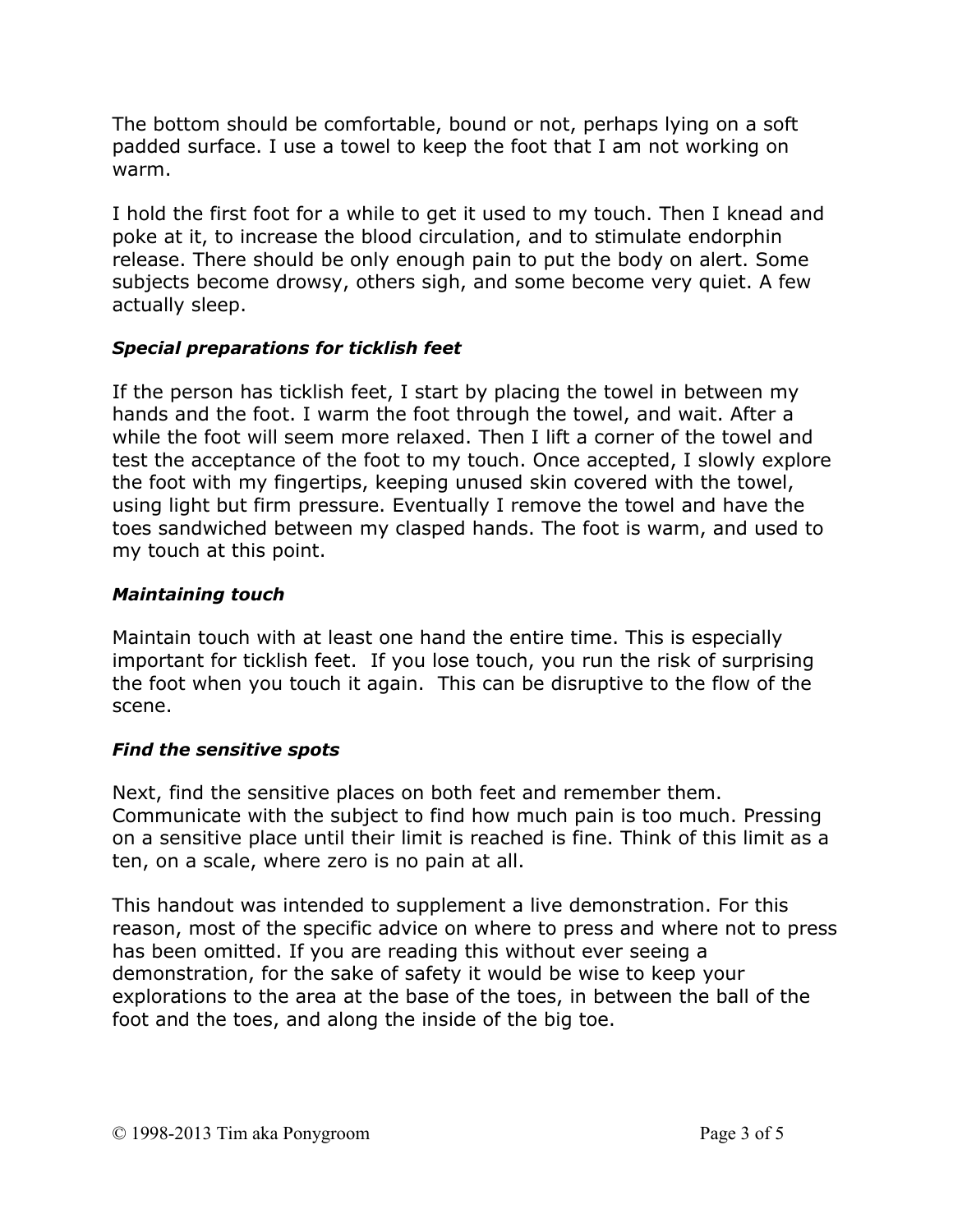#### *Use the spots you found*

The third stage consists of pressing rhythmically on sensitive points until you reach 5-9 on that scale of 0-10. The endorphins will come up, and the subject should become reactive. The more sensitive a point is, the better. You can use surprise to increase the intensity of the scene. At this point, you are managing expectations, much as you would be in any other SM scene.

Now you should switch from whatever area of the foot you were working with to the inside of the big toe. Most people are very sensitive there, and will react to moderate pressure with twitches, gasps, or moans. Because of the higher sensitivity, you can deliver dozens of rhythmic strokes with relatively little effort.

#### *Switch to the other foot*

As you work, you will eventually find the sensitivity of some or all of the places you have been pressing have decreased. Eventually you will likely find the entire foot has become almost unreactive. At that point you can let the foot rest and start on the other foot. Cover the foot with a towel before you start working on the other one.

#### *How long does all this take?*

The whole thing for both feet takes as little as fifteen minutes or as long as an hour. The body takes a little time to react to some things. Everyone has their own speed. The tempo of the scene is based on reaching a plateau of intensity and sustaining it. Because so little effort is required of the top, one of these scenes can go on as long as the top has patience and the bottom can endure it. In some cases hand strength is a factor.

# **Ending the scene, and aftercare**

There are several ways to end the scene.

- The intensity and rhythm can be reduced gradually until the endorphins fade.
- The top can end the scene by hitting "tens" repeatedly, then pressing "over the top" to purposefully expand the limits of endurance (if the bottom has consented to this sort of thing).
- If the bottom reaches subspace, stopping the stimulation and waiting a short while will bring them back. In such a session, the bottom can be taken into and out of the subspace trance at will in many cases.